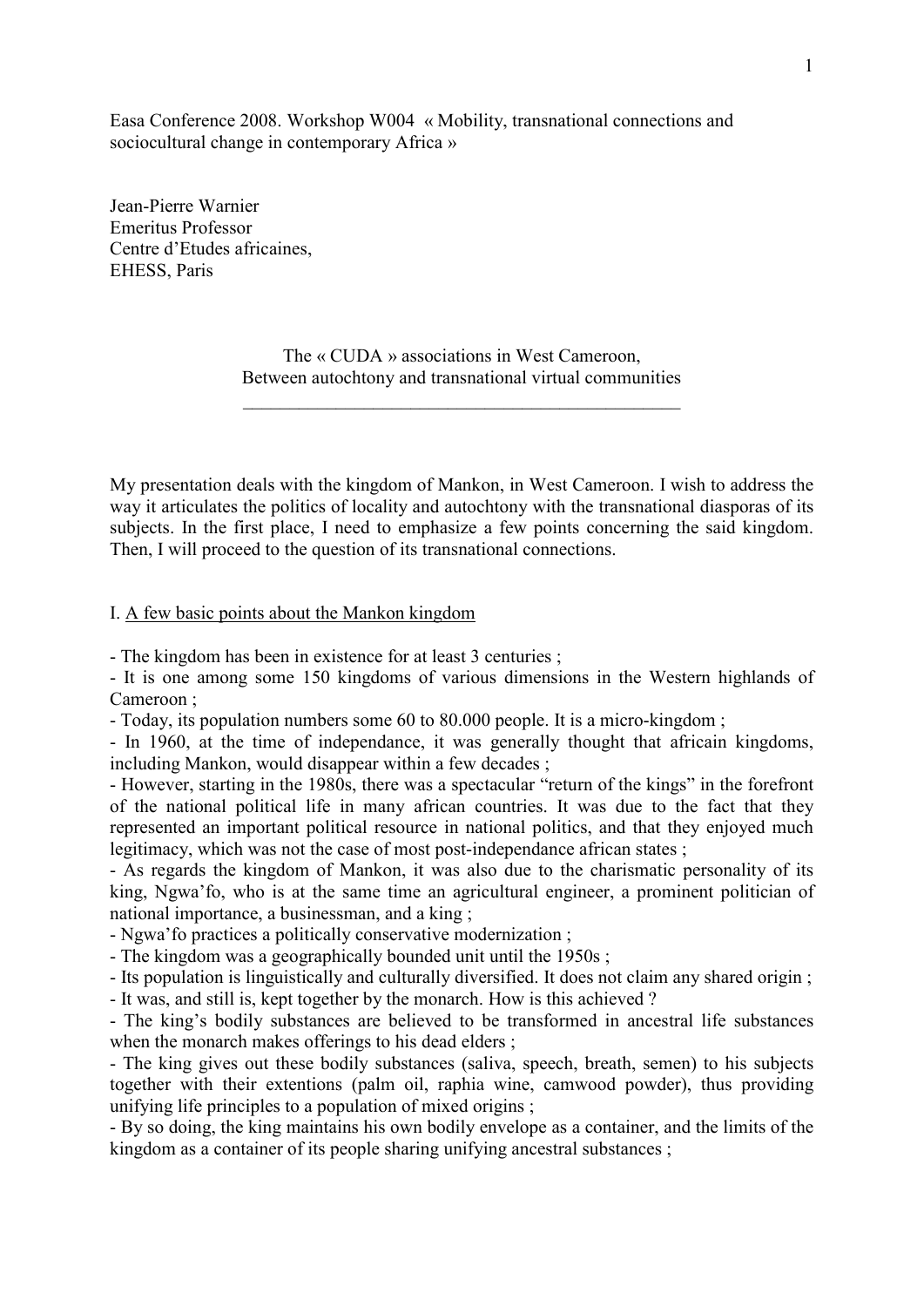- He also maintains the openings of the containers, and insures that substances, goods and people flow both ways in and out of the various containers.

What, following Foucault, could be called a governmentality of containers and substances proves to be quite effective in the national politics of Cameroon. Let me provide a few examples :

- The king attracts within the kingdom the resources of the outside : Development NGOs, State resources in terms of investment, salaried positions, a share in the "national cake", positions of power, trade opportunities, electricity, the internet, etc. This is in line with whas he was expected to do in the past ;

- The king defines the limits of the kingdom and who is going to belong and to have access to what. He defines the limits of mankon autochtony.

## II. The paradox of a transnational locality

In the past, the kingdom was entirely defined by a process of closure, producing locality and mooring people and things in the local. For numerous reasons beyond the scope of this paper, numerous mankon people have now migrated to major Cameroonian cities (Bafoussam, Yaoundé, Douala), to major cities in neighbouring countries like Nigeria, Congo, Gabon, and to Europe and the United States.

The outgoing migrations defeat the workings of the politics of closure on which the very existence of the kingdom and of the governmentality of containers is based. The substance of the kingdom escapes from the politics of closure and of the circulation of substances through the openings of the city as a container within the regional community.

The migrations defeat it all the more since the mankon diaspora includes many poor people who have severed their link with the kingdom, but also quite a few culturally and economically dynamic people who have established elsewhere : businessmen and women, lawyers, civil servants, medical doctors, professionals of various qualifications.

The king and the kingdom are facing a problem : now that the kingdom as a bounded container cannot any longer be defined exclusively by a given localized territory, how is it possible to achieve some kind of boundedness to preserve the governmentality of containers and keep the kingdom into existence ? Unless this is achieved, it will be the end of that particular kingdom, and of all the kingdoms of West Cameroon for that matter.

This is where the MACUDA association comes in. The acronym means "Mankon CUltural Development Association". It was founded by the king at the end of the 1990s. It has a general assembly, an executive committee, a treasurer, an elected President who is not the king. It has a number of local branches in major towns, and a very active branch in the USA, Macuda-America, with a web page : macudaamerica. ...

I now wish to provide some ethnographic descriptions to flesh out my argument.

- King Ngwa'fo succeeded his father in 1959. In 2009, he will celebrate his golden jubilee. The people of Mankon will congregate at the palace for a grand festival in December 2009 ;

- The budget of the jbilee amounts to 100 million F CFA, that is, 150.000  $\epsilon$ .

- In preparation for the jubilee, the king toured the USA from October 2007 to February 2008. He went to Boston, Chicago, Minneapolis, etc. He delivered a lecture at Brown University. He was the guest of the Chicago City Council and visited a car factory ;

- The web page Macuda-america gives the program of his visits to the local branches of MACUDA, to various institutions, and, most importantly, a diorama of most of the events;

- He collected money with the members of MACUDA in America ;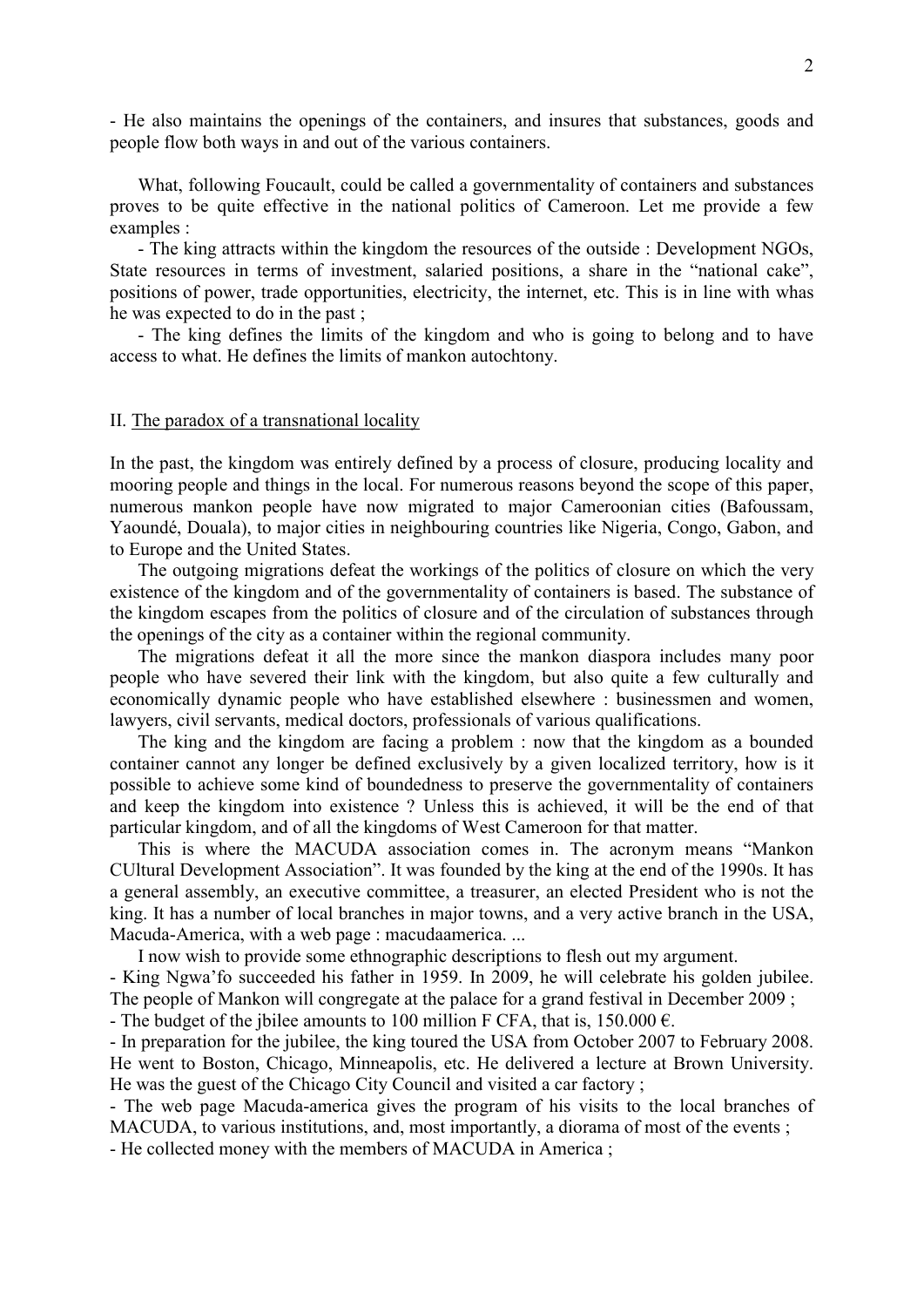- A mankon internet forum gives the same kind of information regarding the touring of Cameroonian cities by the king in 2008 ;

- The means by which the kingdom is maintained as a bounded unit are :

- the internet
- the tours accomplished by the king
- the financial contributions by the members of MACUDA
- the performance at each visit of the king, of a ritual called *miy*<sup>ε</sup>
- plans to turn the annual festival into an occasion to gather mankon diasporas
- the politics of autochtony

- Let me provide some more informations about the *miy*ε ritual : in the past, it used to be performed when a person wanted to acquire the privilege to speak directly to the king. It consists in the king pouring raphia wine from his drinking horn into the hands of the incumbent who keeps them in front of his mouth like a gutter. This allows the person to absorb a royal bodily substance (the raphia wine which has touched the royal saliva) without touching the king's body or his cup that are sacred and untouchable ;

- Thanks to MACUDA, it is now performed in order to coopt mankon people into the elite of the kingdom ;

- A few words now about the politics of autochtony : in October 2007, the General Assembly of the United Nations voted a "UN Declaration on the rights of autochtonous peoples". Like most American countries except the USA, and unlike most African countries, Cameroon strongly supported the Declaration throughout the lobbying and the discussion period which lasted some 20 years ;

- MACUDA is a means to define the autochtony of transnational mankon communities, and therefore to define who is going to have access to Cameroonian citizenship through his belonging to an autochtonous people ;

- It creates a bounded virtual and translocal unit around the king, the *miy*ε ritual and the web pages and the internet ;

- I should also mention that it is an elite thing. That is, the resources of the kingdom are being syphoned into a process of social divergence whereby ordinary migrants fall into anonymity and a kind of generalized Cameroonian second rate citizenship, and the elite keeps in touch with the king and with the resources of extraversion.

In conclusion, let me expand beyond the Mankon case.

The historian Marcel Destienne remarked that in Ancient Greece, autochtony was defined by a grand narrative about the origins, and by the burial of the autochtonous people : a narrative and a cemetery.

In the  $21<sup>st</sup>$  century, at a time when many people and things have broken their moorage in the local and roam at large, as Appadurai would say, autochtony is a means to construct locality, moorage, and an access to first class citizenship. This is the case with the Cameroonian diasporas in general.

Many of the Cameroon kingdoms have made a –CUDA association. It is interesting to see the kinds of projects they engage in. Just one example : it is not possible to claim autochtony if you bury your dead in a foreign land. You have to bring them back home and bury them within the confines of the bounded community land. This raises practical problems concerning the corpses. Accordingly, the first project financed by the CUDA association of the kingdom of Bali-Nyonga, next to Mankon, was to built a mortuary, in order to keep the dead until a funeral ceremony can be organized. Non-Bali neighbouring kingdoms may benefit from this facility, but at a commercial cost. It was built in 2002 and proved to be a very successful and lucrative entreprise.